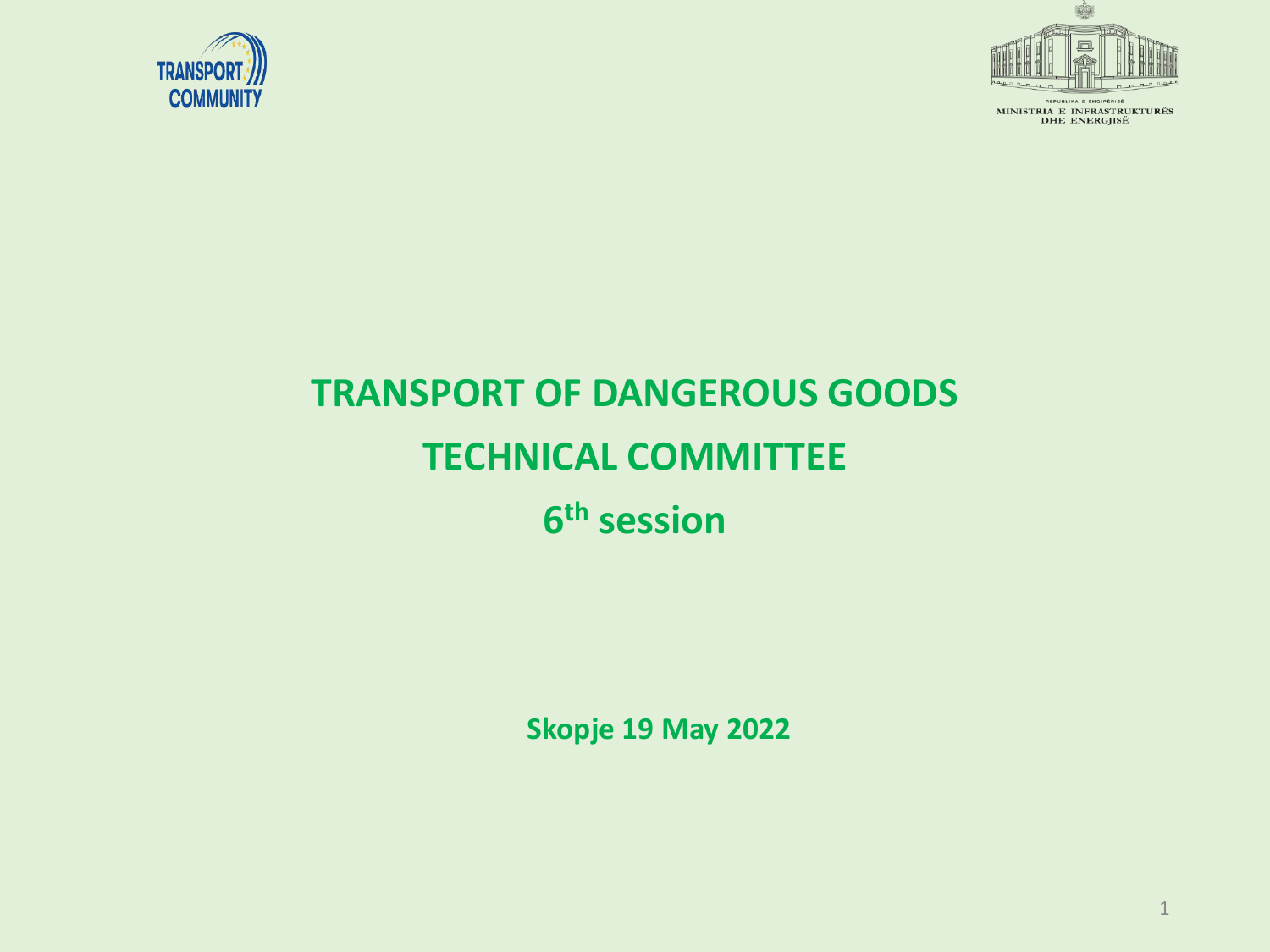



MINISTRIA E INFRASTRUKTURËS **DHE ENERGJISË** 

## **SUMMARY OF THE GUIDELINES ON TRAINING, TESTING AND TARIFFS ON TRANSPORT OF DANGEROUS GOODS IN ALBANIA**

**(Safety Advisor and Driver of Vehicle)**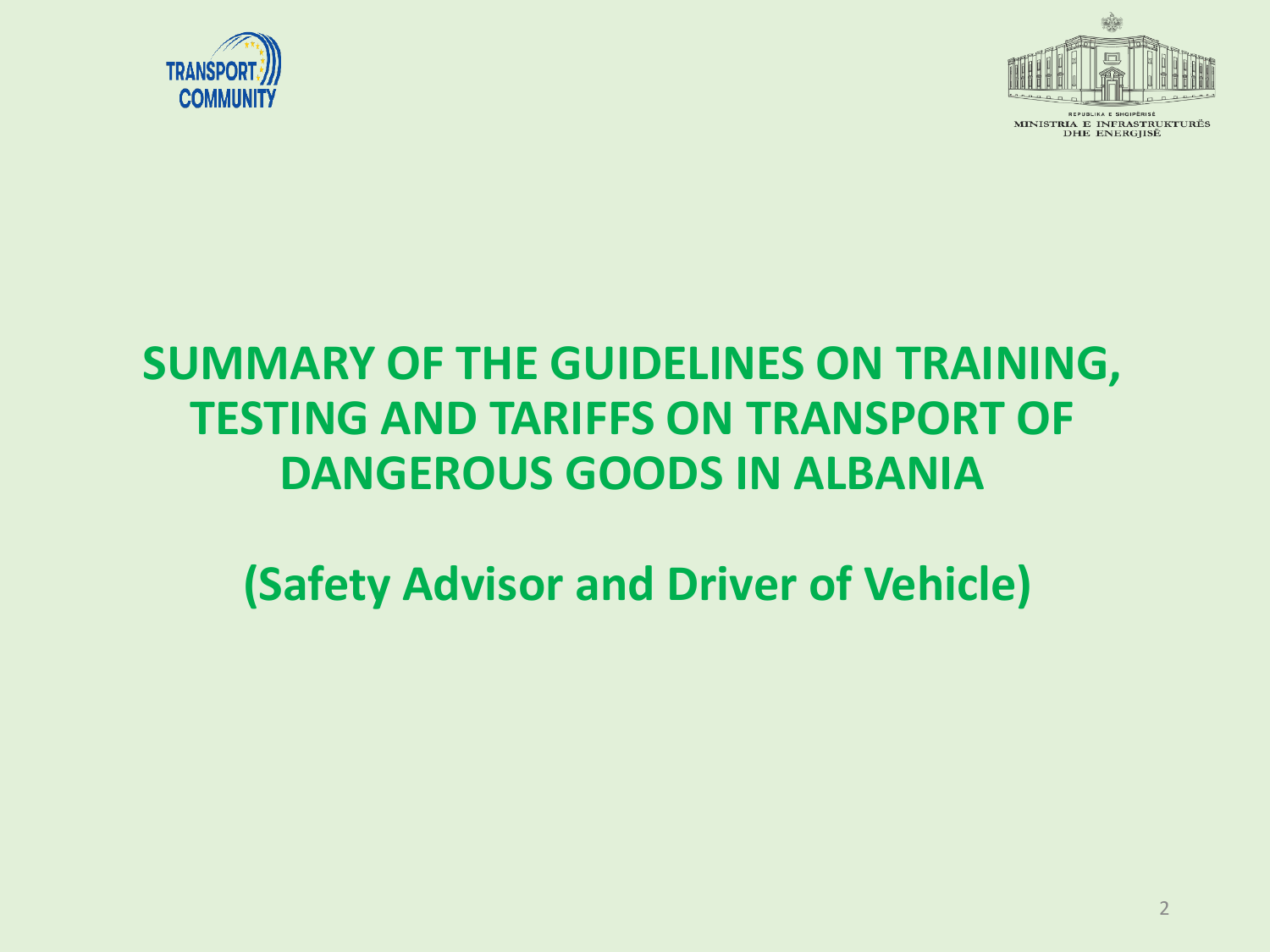#### **Legal Measures/acts on Transport of Dangerous Goods aligned/ approximated with EU acquis**

| <b>No</b>               | <b>EU acquis</b>               | <b>Albanian Legislation</b>                                                                                                                                                                                                 | <b>Main</b><br><b>Institution</b>                                                                                                                                                                                                                                                                                   | <b>Level</b><br><b>of</b><br>approxima<br>tion | Date of adoption<br><b>(Albanian</b><br><b>Legislation</b> ) | <b>Entry into force</b><br>(Albanian Legislation) |
|-------------------------|--------------------------------|-----------------------------------------------------------------------------------------------------------------------------------------------------------------------------------------------------------------------------|---------------------------------------------------------------------------------------------------------------------------------------------------------------------------------------------------------------------------------------------------------------------------------------------------------------------|------------------------------------------------|--------------------------------------------------------------|---------------------------------------------------|
| $\mathbf{1}$            | <b>Directive</b><br>95/50/EC   | Law no. 118/2012 "On the transport of<br>dangerous goods". (OJ of the Republic of<br>Albania no 172 of 31.12.2012).                                                                                                         | of<br><b>Ministry</b><br><b>Infrastructure</b><br>and<br><b>Energy</b><br>$(MIE)$ .<br>-General<br>Directorate of<br><b>Road</b><br><b>Transport</b><br>Services (that<br>is<br>an<br>$\boldsymbol{a}$<br><i>institution</i><br>under MIE).<br>-Technical and<br><b>Industrial</b><br><b>State</b><br>Inspectorate. | Full                                           | 13.12.2012                                                   | 26.12.2012                                        |
|                         |                                | Guideline no. 3985/4 of 24.06.2013 "On<br>the control procedures on road transport<br>of dangerous goods". (OJ of the Republic<br>of Albania no 107 of 10.07.2013).                                                         |                                                                                                                                                                                                                                                                                                                     | Full                                           | 24.06.2013                                                   | 10.07.2013                                        |
| $\overline{2}$          | <b>Directive</b><br>2008/68/EC | - Law no 118/2012 "On the transport of<br>dangerous goods". (OJ of the Republic of<br>Albania no. 172 of 31.12.2012).                                                                                                       |                                                                                                                                                                                                                                                                                                                     | <b>Partial</b>                                 | 13.12.2012                                                   | 26.12.2012                                        |
|                         |                                | - Guideline no. 6 of 27.05.2015 "On the<br>vehicles inspection and the issuing<br>procedures of the approved ADR<br>certificates", (OJ of the Republic of<br>Albania no 106 of 24.06.2015).                                 |                                                                                                                                                                                                                                                                                                                     |                                                | 27.05.2015                                                   | 24.06.2015                                        |
| $\overline{\mathbf{3}}$ | <b>Directive</b><br>2010/35/EU | Law no. 118/2012 "On the transport of<br>dangerous goods". (OJ of the Republic of<br>Albania no 172 of 31.12.2012).                                                                                                         | -Office<br>of<br><b>Radiation</b><br><b>Protection and</b><br>the National<br><b>Nuclear</b><br>Agency.                                                                                                                                                                                                             | <b>Partial</b>                                 | 13.12.2012                                                   | 26.12.2012                                        |
|                         |                                | DCM no. 430 of 26.6.2019 "On the<br>approval of technical rule on the<br>essential requirements and conformity<br>assessment of the portable pressure<br>equipment", (OJ of the Republic of<br>Albania no 95 of 2.07.2019). |                                                                                                                                                                                                                                                                                                                     | Full                                           | 26.6.2019                                                    | 2.07.2019                                         |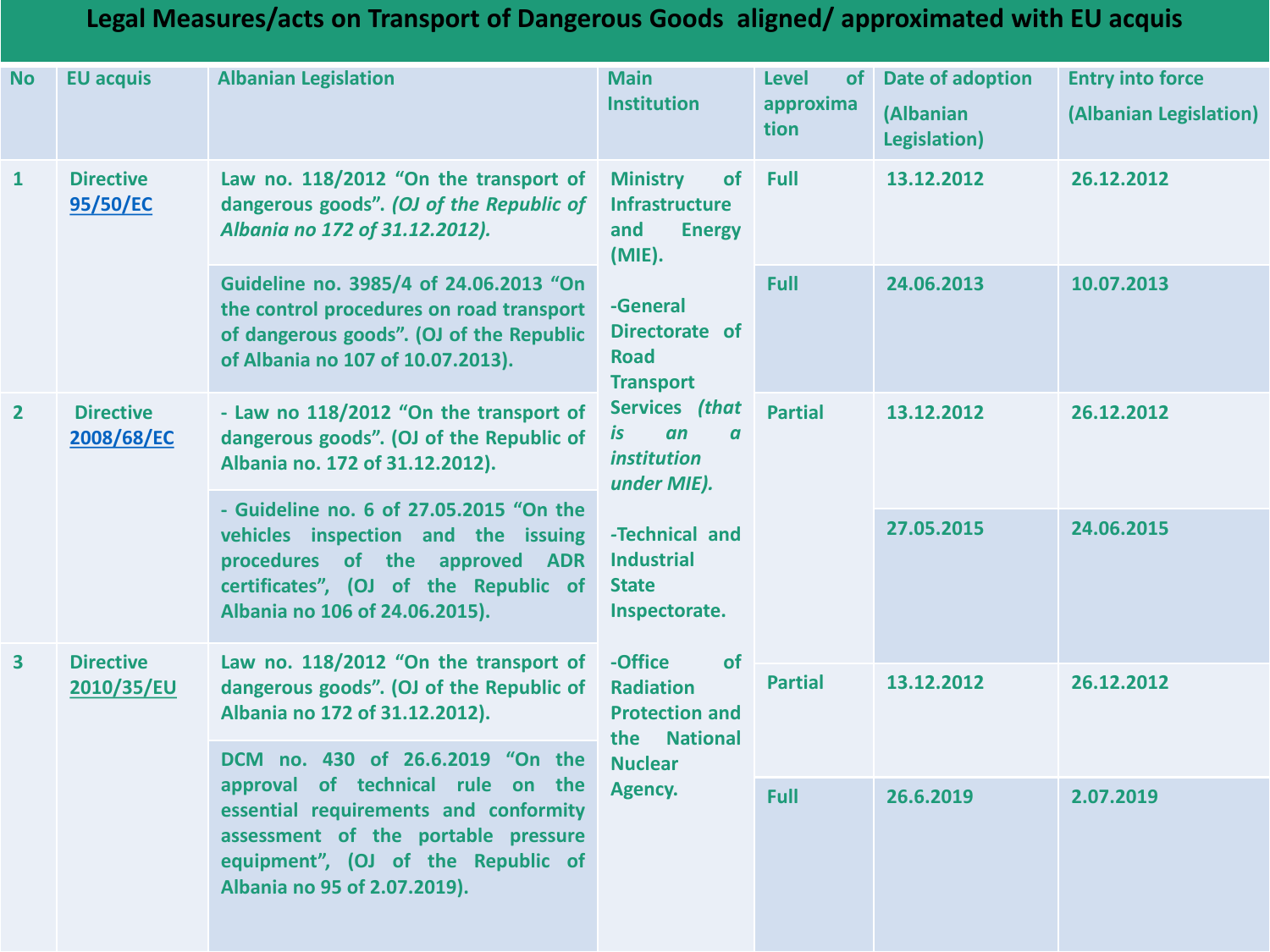



4

## **EU legal framework - Transport of Dangerous goods**



#### Directive 2008/68/EC on the inland transport of dangerous goods

A key document that covers rail, road and inland waterways by taking over the annexes to 3 international agreements and inter alia Regulations concerning the International Carriage of Dangerous Goods by Rail (RID) Appendix C to the Convention concerning International Carriage by Rail (COTIF) - as described in the NPIE 2022-2024



**Cooperation of administrative structures of the Regional Partners and analysis of the current status of implementation of ADR and RID (LGAs)**

General railway safety and customs authorities, i.e. the joint cross border station Inter-ministerial Committee is established which is in Annex to the Guidelines TDG



Directive (EU) 2016/798 of the European Parliament and of the Council of 11 May 2016 on railway safety, OJ L 138, 26.5.2016, p. 102, partially aligned in the Rail code

Law 142/2016 "Rail Code" duly implementing CRMMP plan on reform monitoring Implementing at establishing the NSA and a joint NIB authority on rail/maritime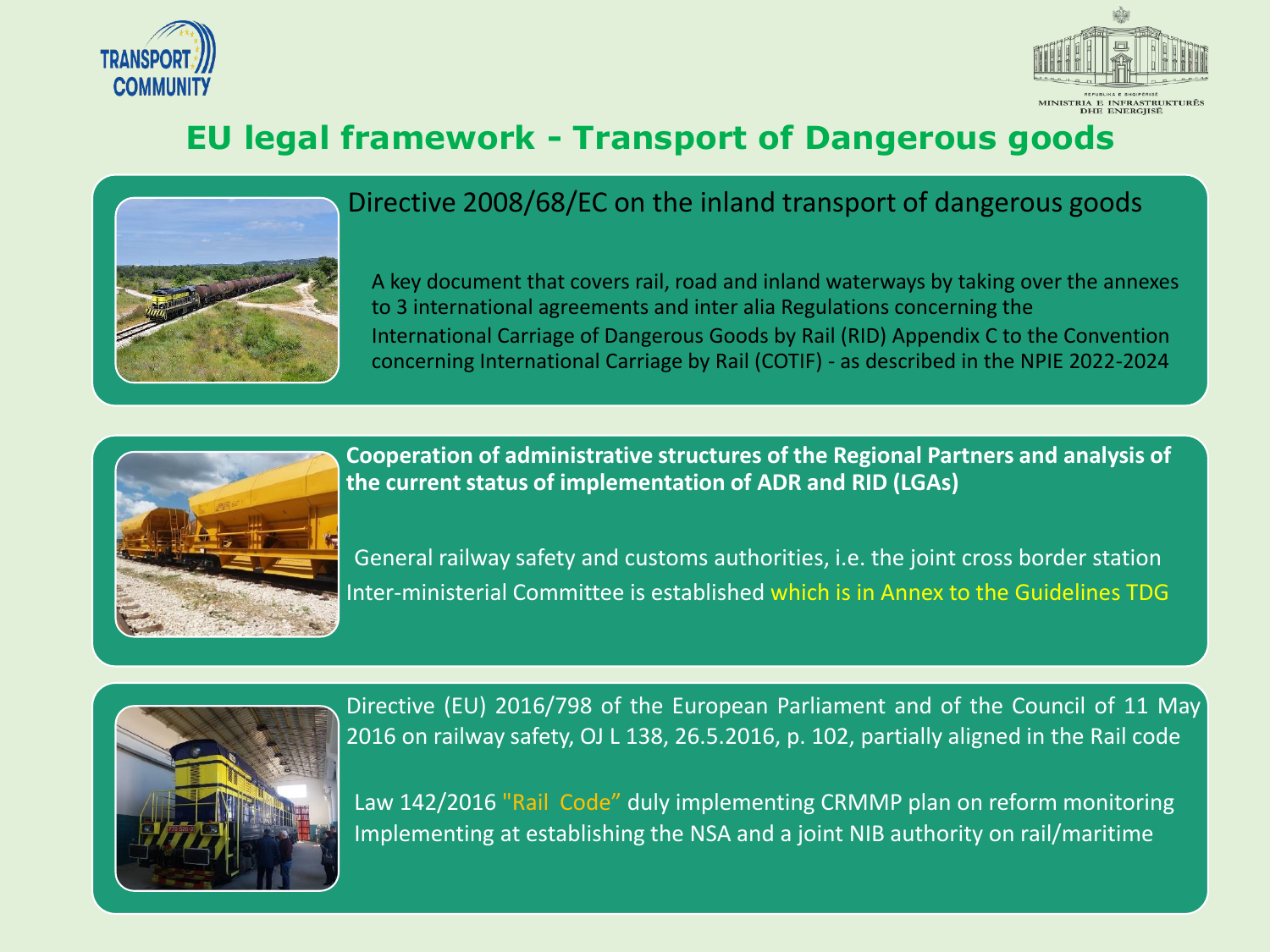



#### **Legal framework – Transport of Dangerous goods**

• Cooperation is relevant with general rail safety authorities to ensure the smooth functioning of RID implementation that Appendix G - Uniform Rules concerning the Technical Admission of Railway Material used in International Traffic (ATMF) to COTIF is harmonized with the abovementioned EU legislation (Entity in charge of maintenance definition as in section 1.2.1)

Technical specifications of interoperability

echnical specifix

ations of interoperability

Entity in charge of maintenance Entity in charge of maintenance

Guidelines the cross cutting issues with the TSIs, relevant to the Interoperability Directive applicable as stipulated in section 1.2.1 definition of the aspects Entity in charge of maintenance (ECM)

The TDG (TCT) and its cross-cutting issues on safety, and railway application, Directive (EU) 2016/797 of the European Parliament and of the Council of 11 May 2016 on the interoperability of the rail system within the European Union, OJ L 138, 26.5.2016 recast

Partial alignment in the railway code in the Republic Albania, implementing on railway transport of dangerous goods services requirements of Railway Safety Directive 2016/798 on the railway safety (recast), and the safety certifications

TDG TCT on safety certifications

 $\overline{5}$ 

**TDG TCT** 

safety certifications

5 • Order of the Minister of Infrastructure and Energy no. 52, dated 17.3.2022 On the approval of the regulation "On methodology, rules, procedures, standards and practices for conducting the investigation of accidents and railway and maritime incidents", directive on safety (recast)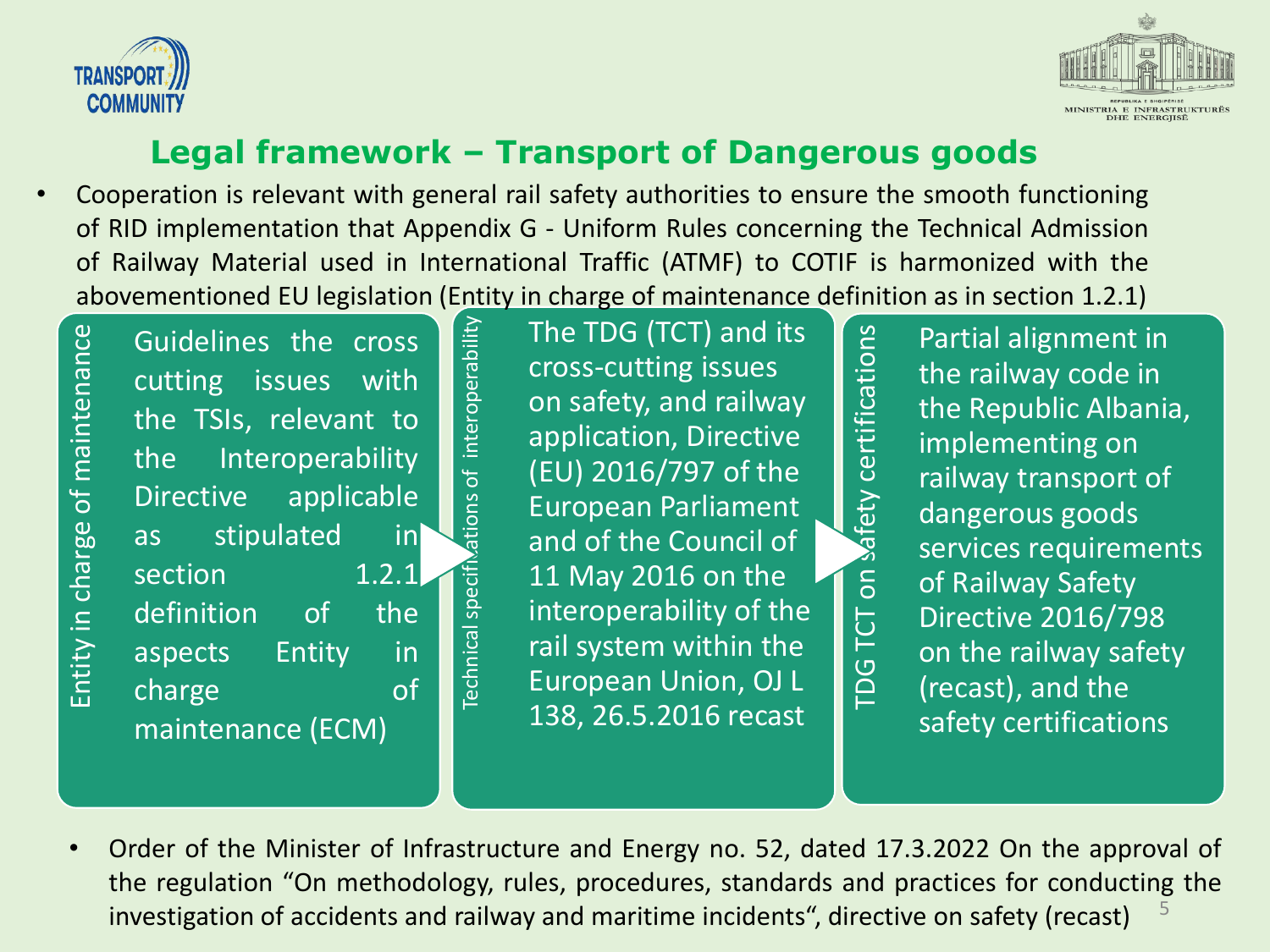



MINISTRIA E INFRASTRUKT<br>DHE ENERGIISË

## **Emergency situations on transport of Dangerous goods**

On methodology, rules, procedures, standards and practices, for conducting investigation of accidents and railway and maritime incidents

- Order of the Minister of Infrastructure and Energy no. 52, dated 17.3.2022 (Regulation)
- ➢ Art. 5, of law 142/2016, "Railway Code of the Republic of Albania", partially aligned to:

❖**Directive 2016/798/ EC**, "On railway safety", OJ of the European Union, series L, no. 138, dated 26.5.2016

#### ➢ **Art. 3 par. 2. Indicators related to dangerous goods:**

†2.1 "Accident involving the transport of dangerous goods" means any accident or incident that is subject to reporting in accordance with RID / ADR; Article 4, point 2, law 118/2012, "On transport of dangerous goods"

- $\triangleright$  Art. 2.2 "Dangerous goods" means:
- ❖ Those substances transport of which is prohibited **by the RID**, or
- ❖ Authorized only in the conditions described therein.
- $\triangleright$  Art. 7 Obligation to notify, par. 3 within 7 days
- $\triangleright$  From decision to open an investigation
	- ❖ AKIAIHD informs the ERA, at [investig@era.europa.eu](mailto:investig@era.europa.eu)
	- ❖ Through to the electronic form on the Agency's website ❖The information in English specifies:
	- ❖ Date, time and place of the incident and its type
	- ❖ Consequence in terms of casualties
	- ❖ Injuries and property damage

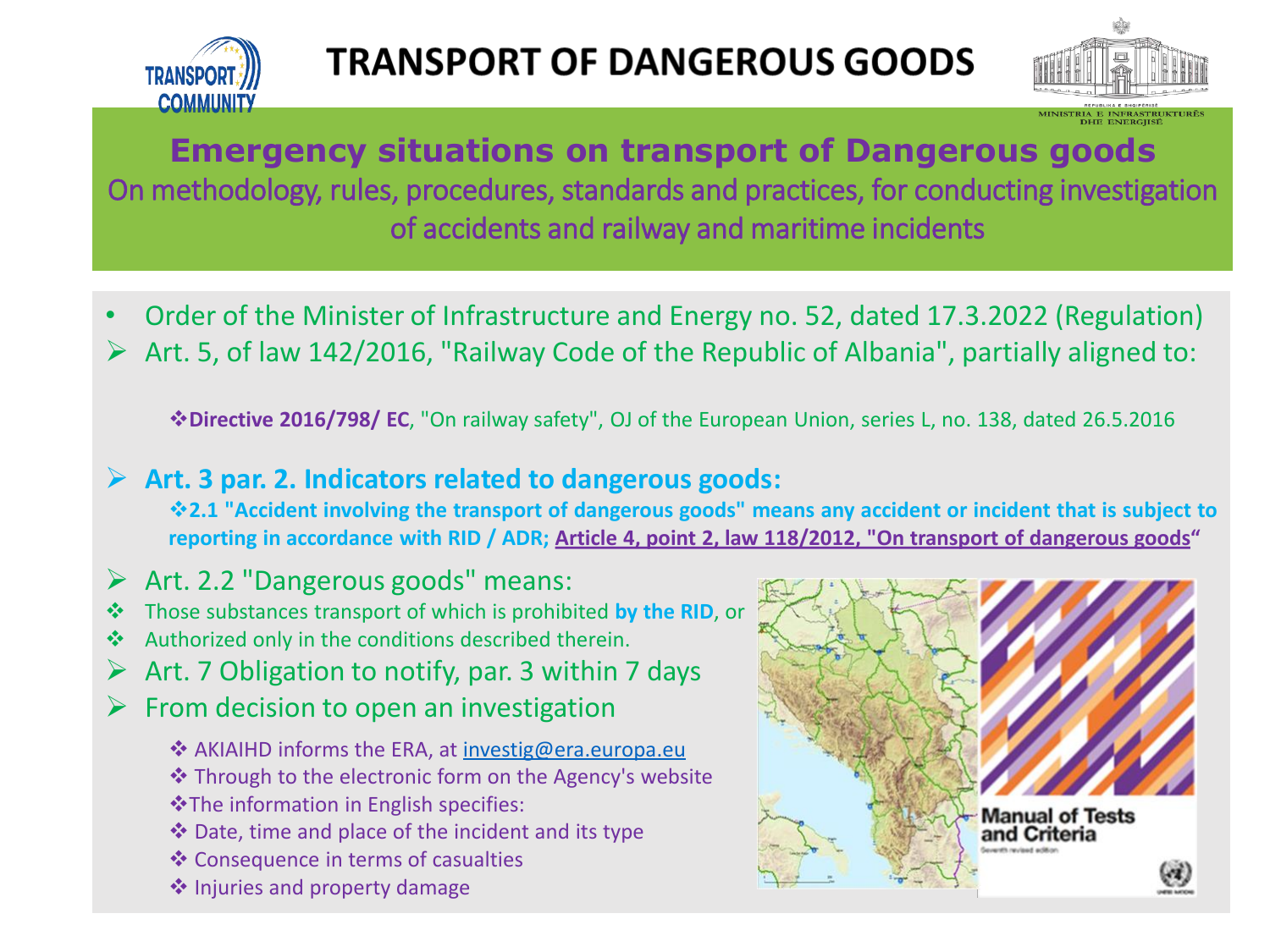

## **TRANSPORT OF DANGEROUS GOODS**



### **Emergency situations on transport of Dangerous goods** TAIEX APPLICATION AND REGIONAL ACTIVITIES

#### • Prevention and protection against Fires and rescuing with the MoI, MIE, AIT, RID, HSH

❖**SMS safety management systems, railway infrastructure / railway undertakings, incl. rail related services** \*3-days event and activities, with the rescue team in the mobilization of the Elite team in their exercises ❖**Local support to activities, scenarios, workshop, field exercises, national/regional exercise mobilization** ❖**Human resources cooperation, through transport community and bodies in charge of protection CRBN** \*Investigation of accidents (or serious accident) and incidents in site of the Main IM, and/or ECM or RUs ❖**Other activities coordination through twinning programs, et al on investigation / emergency responses** ❖**Guidelines of transport community on transport of dangerous goods, related to safety/ interoperability** ❖**Licensing of vehicles, train drivers of locomotives and operation trains, according to the Guideline no. 4** ❖**Training, testing, certification, licensing of the train drivers as in the TDG directive and its amendments** ❖**Digitalization of the curricula and syllabus, the training program, by vocational training centers (VTC)**

Source: Railway Inspection Directorate, Albrail Ltd railway undertaking in ALBANIA with V.A. PPPT scheme of ROT (rehabilitation, operation and transfer) signed the IM Declaration (TCT)



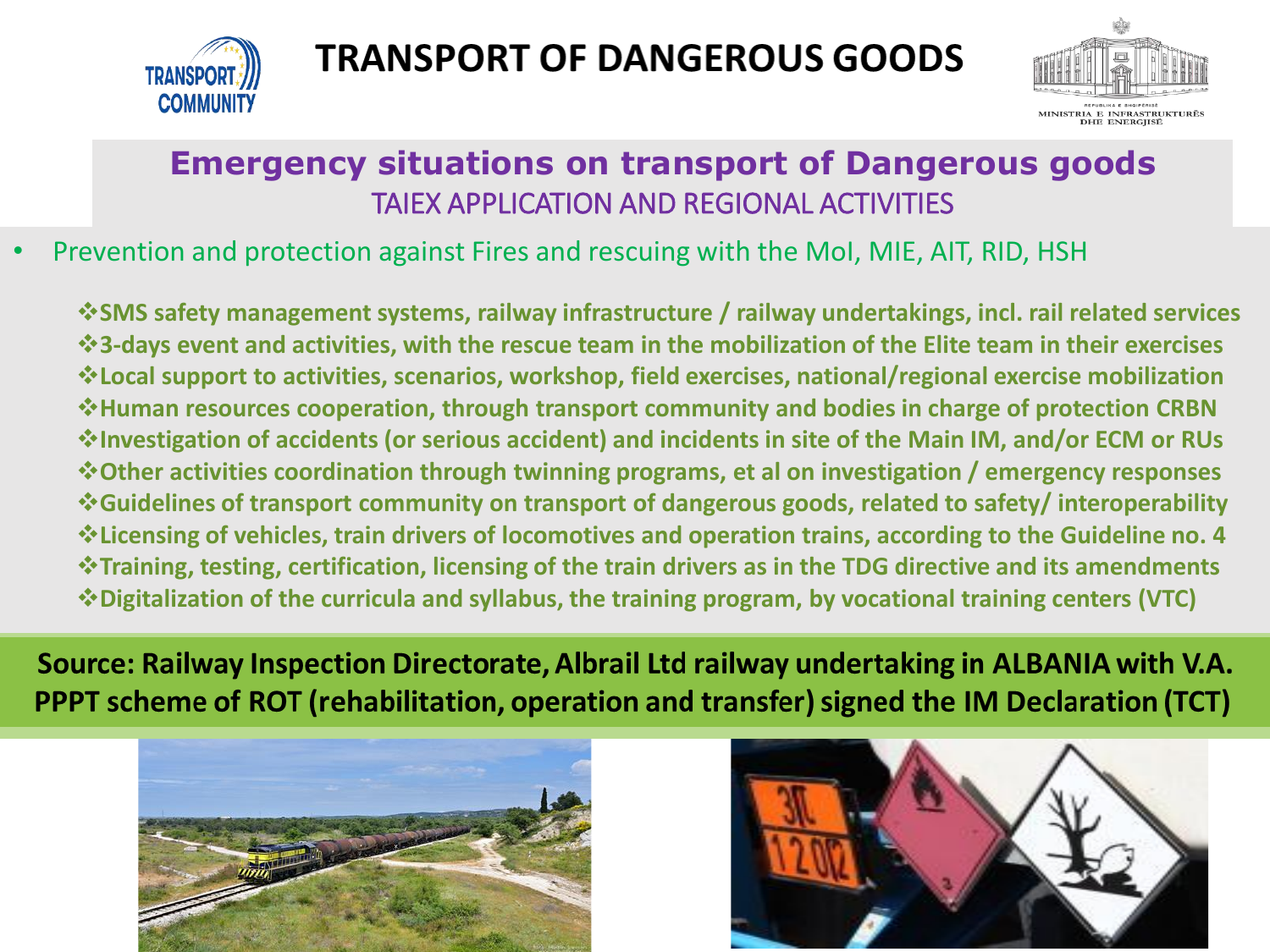



**I- Guideline no. 5 of 03.02.2022** of the Minister of Infrastructure and Energy, "On the program, training, testing and issuance of certificate for safety advisers in the transport of dangerous goods and related tariffs" *.*

- Articles 1, 2, 3 provide Purpose, Scope, Definitions.
- Appointment of safety advisers (Article 4); may be the self-employed, employees or other persons.
- Exceptions, (Article 5) activities:
	- a) related to the transport of dangerous goods of the Armed Forces;
	- b) the main or secondary of which are not the transportation or packaging, filling, loading or unloading of dangerous goods;

c) of which the quantities for each transport unit and railway wagon of dangerous goods do not exceed those specified in the ADR and the RID.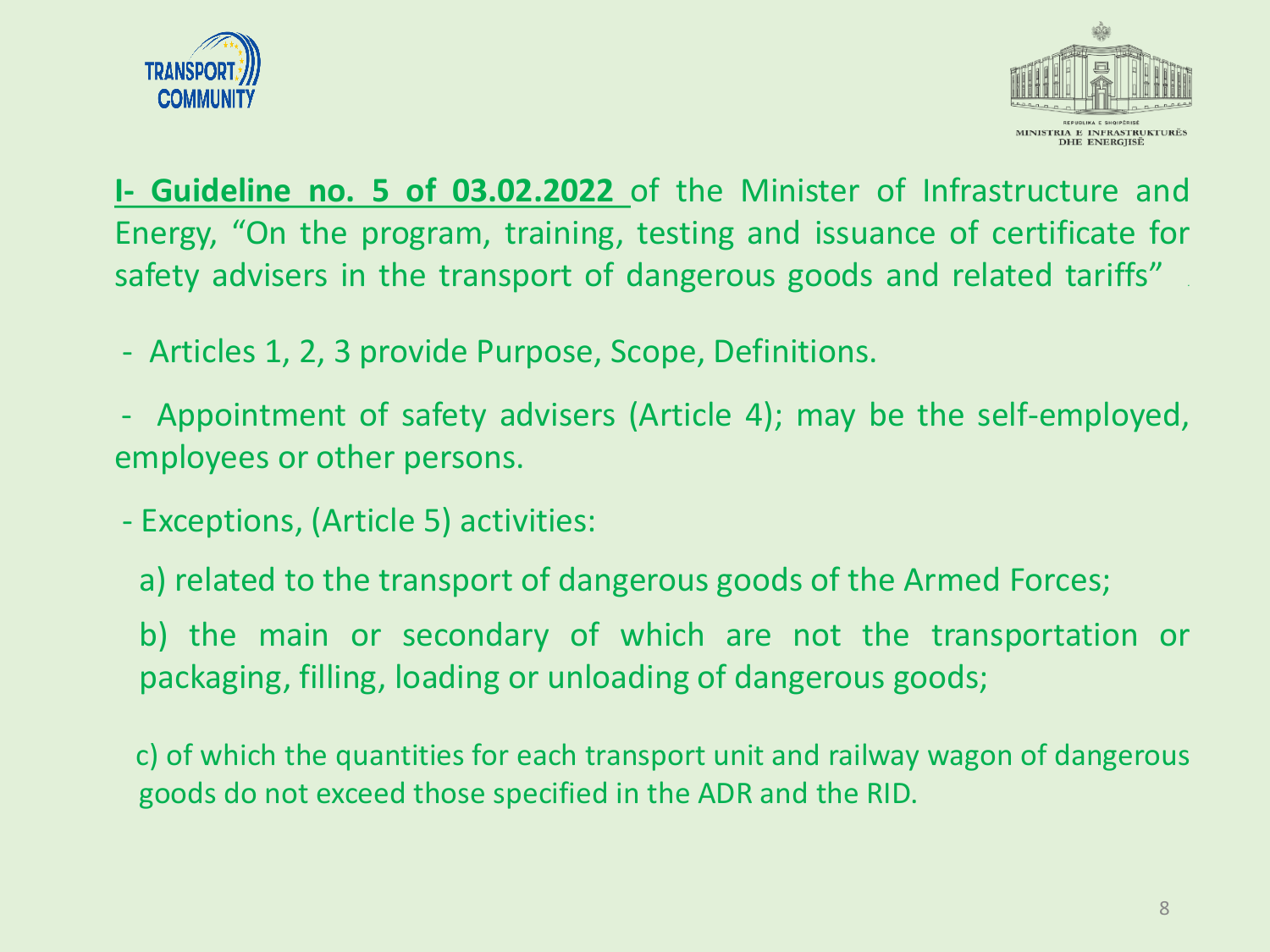



- The duties of the safety advisor:
- $\checkmark$  monitoring practices and procedures, in relation to the relevant activities of the entity, in accordance with the provisions of ADR or RID,
- ✓ Present **reports on events** during the transport of dangerous goods within the country and the **annual report of the safety advisor**, following the provisions of Article 29 of the Law on Transport of Dangerous Goods.
- The training certificate will have the format defined in Annex III and is valid for a period of 5 years from the date of issue.
- Information on field control bodies and relevant authorities :
	- a) to notify the responsible authority within 15 calendar days from the date of appointment;
	- b) provide a copy of the report of each accident and the annual report.
- The training (Beginner + Refresher) is performed according to the training curriculum based on the approved model.
- The duration of each course of Theoretical and Practical lessons should be 45 minutes.

- Tests according to ADR and RID- establishment of the organization, application form, preparation and testing fees.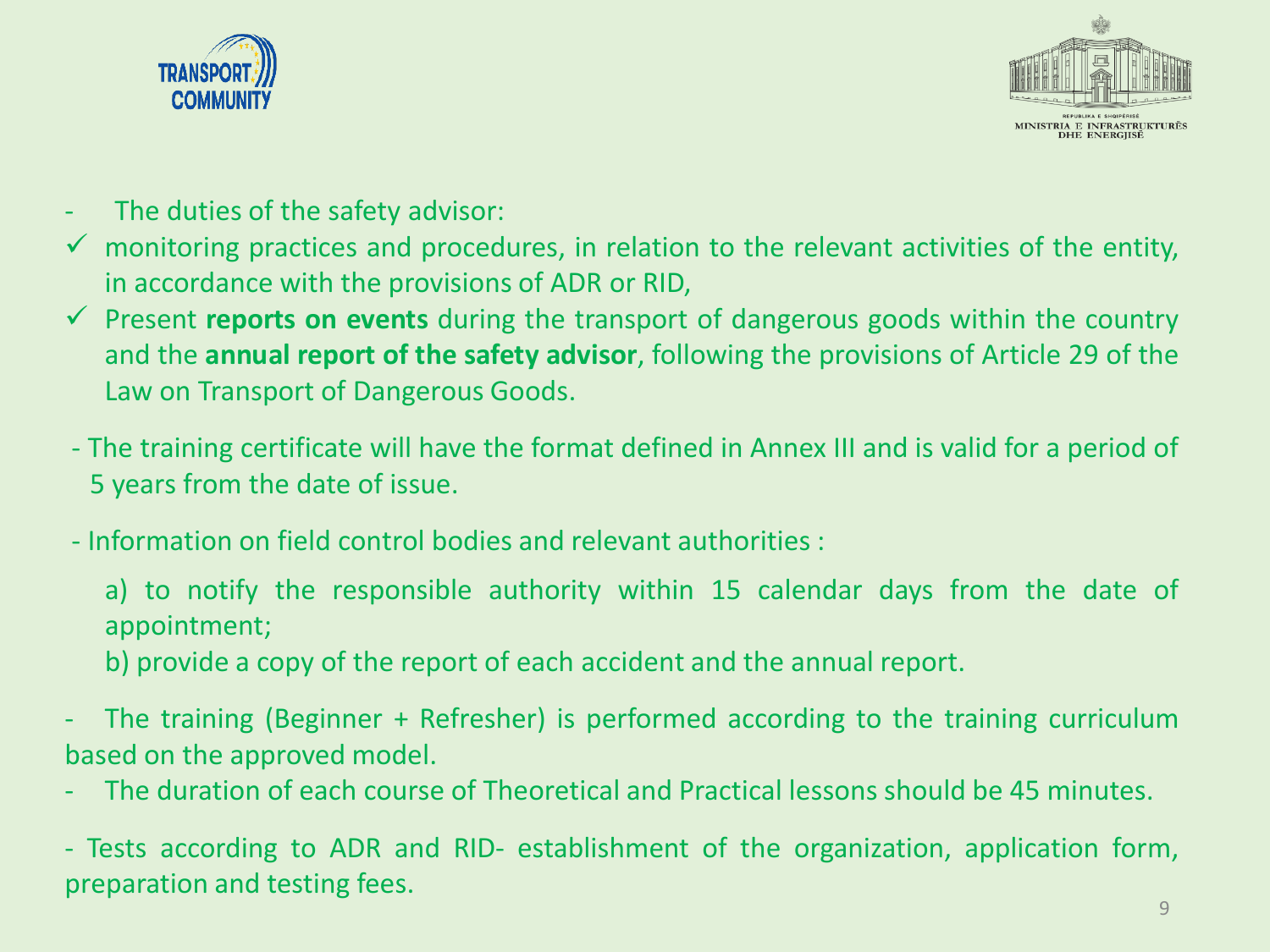



- The purpose of the test is whether the candidate has the necessary level of knowledge to perform the mandatory functions of a safety advisor, according to chapter 1.8.3.3 of ADR and RID, and in order to obtain the certificate according to chapter 1.8.3.7 of ADR and RID.

- Competent body/authority/institution for conducting training and testing (Article 12); Training and testing institution for transport:

a) Road of dangerous goods, is the General Directorate of Road Transport Services (GDRTS)

b) Railway of dangerous goods will be Vocational Training Centers

### - Transitional and final provisions:

a) Training, testing and issuance of training certificates for safety advisers in the transport of dangerous goods should begin from 1 July 2022.

b) Entities, which perform and participate in the road and rail transport of dangerous goods must appoint at least one safety advisor, no later than 31.12.2022.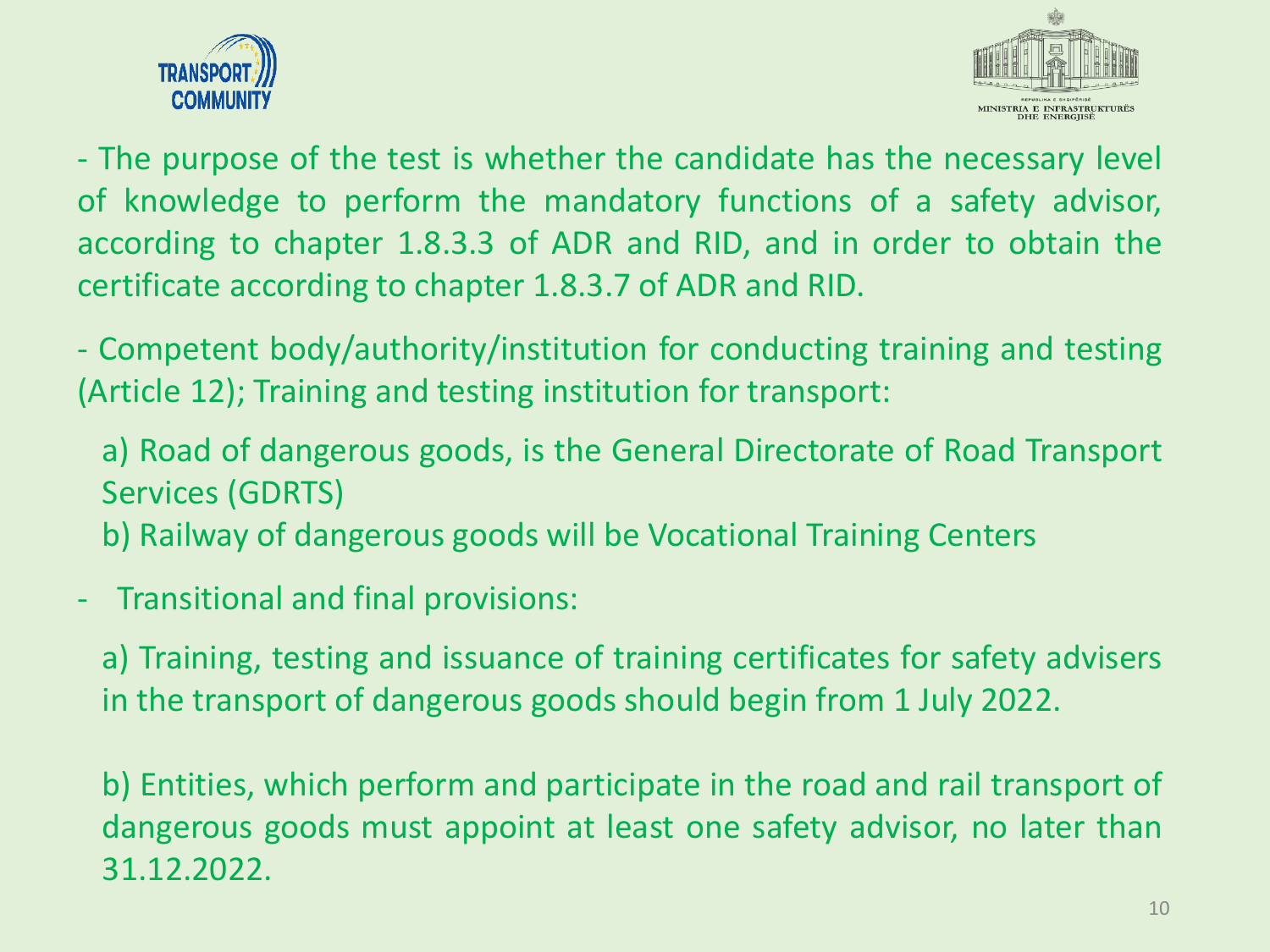



**II- Guideline no. 4 of 03.02.2022** of the Minister of Infrastructure and Energy, "On the program, training, testing and issuance of certificate for drivers of vehicles carrying out transport of dangerous goods and related tariffs; (OJ of the Republic of Albania no. 25 of 15.02.2022).

- Articles 1, 2, 3 provide Purpose, Scope, Definitions.
- Fulfillment of conditions on the environment, infrastructure, organization and didactic basis (Article 4), environmental conditions, teaching materials, multimedia equipment, mannequin for cardiopulmonary resuscitation, graphic or audiovisual material, etc.
- Course objectives (Article 5); Driver Awareness, Knowledge and Information Update.
- Requirements for training of drivers (Article 6).
- Testing is done electronically at GDRTS premises.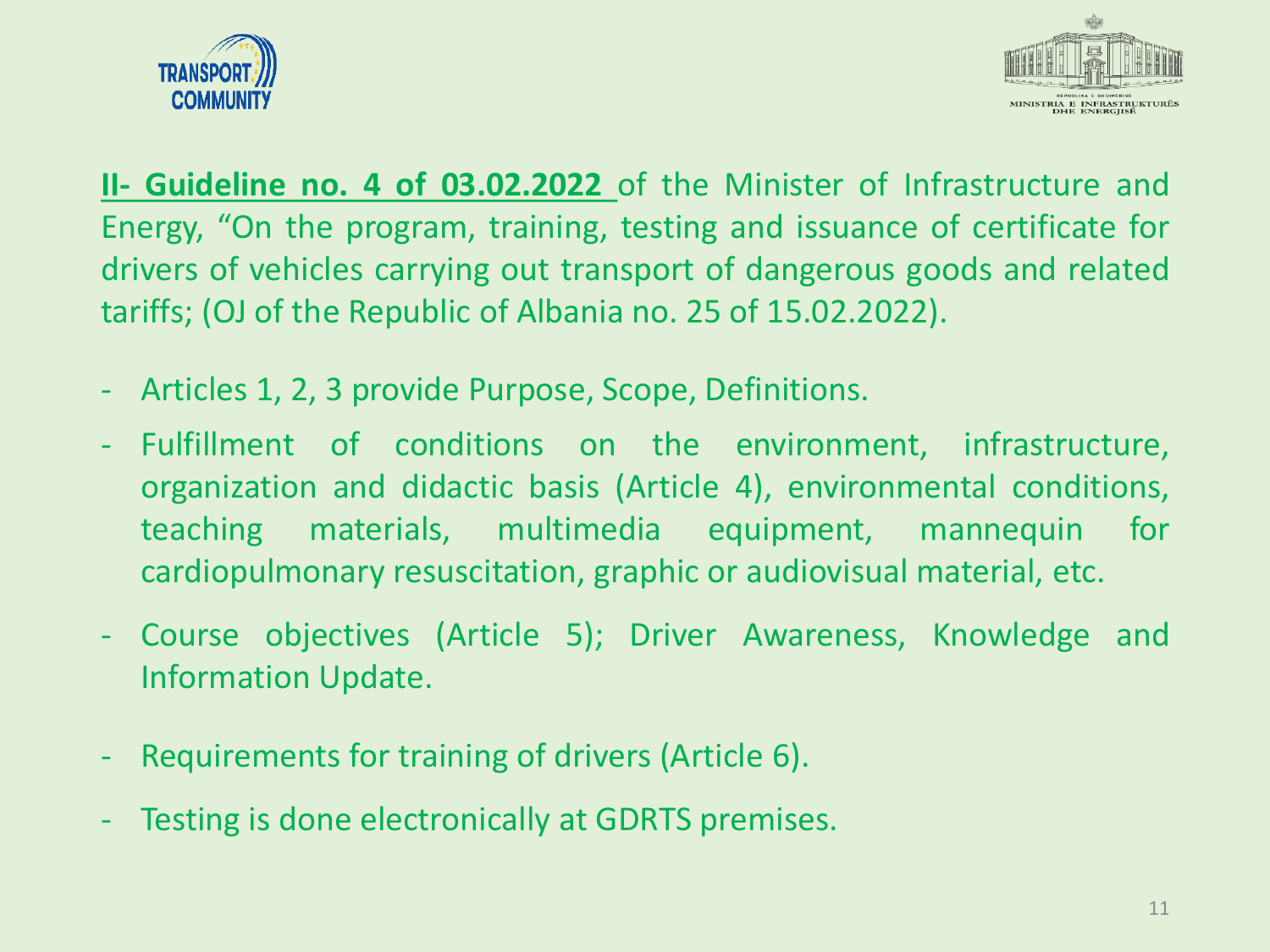



- 1. General requirements
	- a) basic course;
	- b) specialized transport course:
		- i) with tanks,
		- ii) of explosive materials and objects of Class 1,
		- iii) class 7 radioactive materials,
	- c) the course of updating the knowledge, before the expiration of the validity period of the previous certificate.
- 2. Special requirements; The necessary knowledge and skills will be covered in theoretical courses and practical exercises and will be tested.
- Training curriculum:
- 1. Minimum duration of training, of each initial training course and refreshertraining course.
- 2. For the basic training course and the specialized training course for tanker transport, additional training sessions are needed for practical exercises.
- 3. Topics of basic training course coverage; with cisterns, individual practical training; Total duration of the comprehensive initial / refresher training course (basic + specialized);
- Each session will have a minimum duration of forty-five minutes.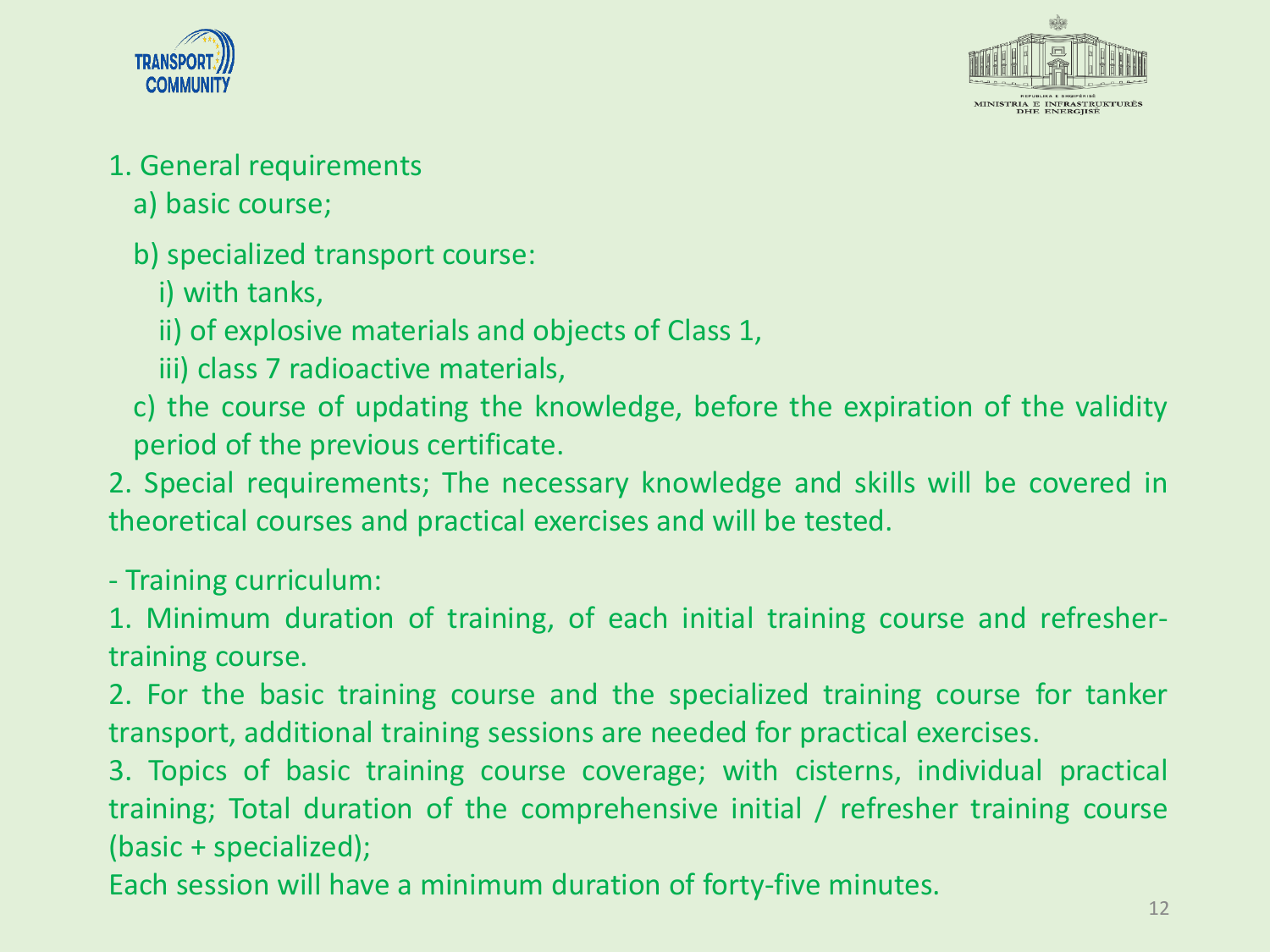



- The structure of the training and the preservation of the records on the theoretical course and the practical exercises.

a) the Minister approves the curriculum for knowledge according to ADR and may appoint one or several persons to inspect if the training course is conducted according to the programs approved by him. These persons have knowledge and experience in the field of implementation of applicable legislation on the transport of dangerous goods and ADR.

b) teaching staff will be selected by the group of trainers in GDRTS, which archives the documents for a period of not less than 6 years and appoints one or several employees to create and complete the "Electronic Register of trained persons".

The approval document must indicate whether the courses in question are basic or specialized training courses, initial or supplementary training courses.

a) the relevant documents are attached to the request for approval;

b) The detailed training program, for knowledge on ADR, relevant lectures and theoretical questionnaire, for training, testing and equipping candidates with the training certificate is valid for a period of 2 years, from the date of approval by the Minister, at the written request of the GDRTS after the entry into force of the instruction.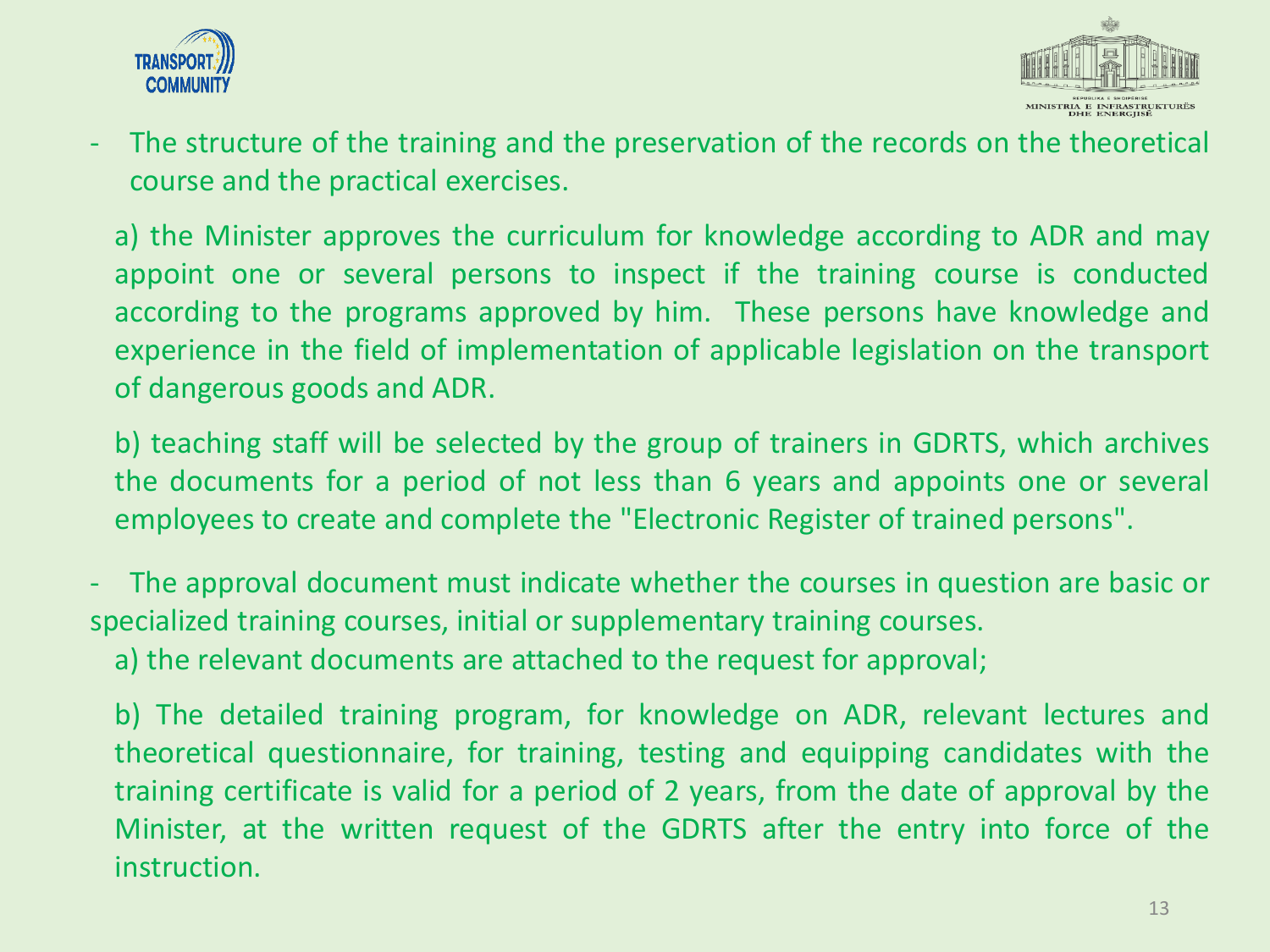



c) the theoretical training program previously approved, cannot be changed by GDRTS, without approval by the Minister.

d) driver training certificates, according to chapter 8.2 of the ADR, issued by the competent authority of one of the Contracting Parties to the ADR, and/or an EU Member State, will be recognized by the transport bodies and relevant institutions.

- Testing of knowledge gained in training courses

a) Testing will be performed electronically and is done by the commission appointed by the General Director of GDRTS, with specialists selected from the list approved by the Minister on the date and in the premises designated by GDRTS.

b) A candidate can be tested on basic and specialized knowledge, after completing the training:

i) he has 1 year to win the test, starting from the date of registration;

ii) has the right to take the test up to 3 times, not closer than 15 calendar days from one test to another. 14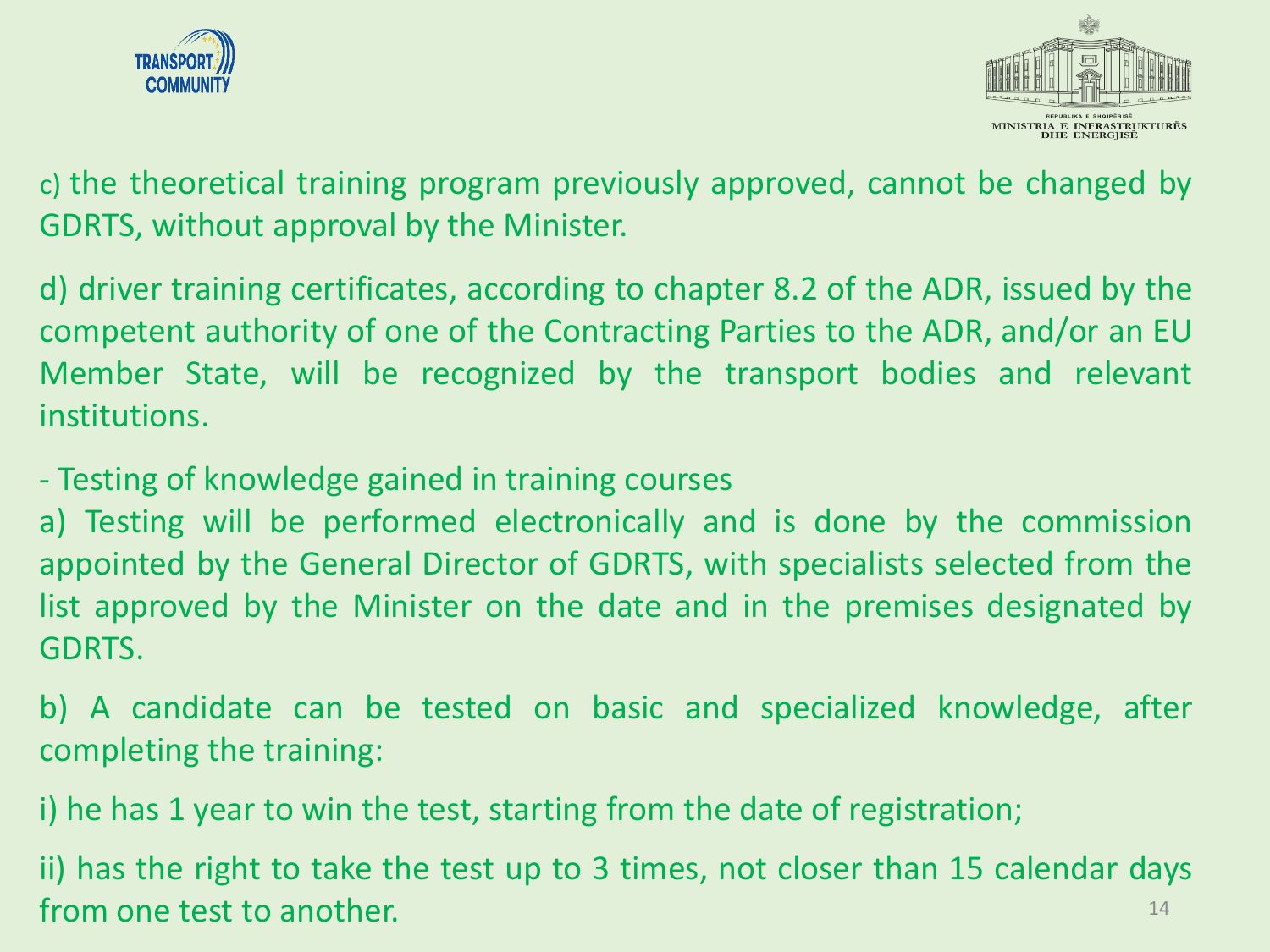



c) Tests for the basic training course; GDRTS specialists prepare a catalog (questionnaire) of questions.

d) The number of questions, the maximum test development time and the allowed mistakes are for the training course: i) basic, ii) basic training refreshers, iii) refresher, of one of the specialized trainings.

The testing commission and its composition (Article 11), consists of three persons determined by special order of the General Director of DPSHTRR, selected by him, in each case, from the group of specialists approved by the Minister. Testing takes place at the premises of GDRTS.

- The training certificate (Article 12), is issued by GDRTS, in accordance with chapter 8.2, point 8.2.8.3 of ADR, according to the model presented in the Annex of this instruction, after it has been declared the winner of the test of acquired knowledge in a knowledge training course:

#### a) base;

- b) specialized in: i. tanks; ii. classes 1 or 7;
- c) their renewal, before the expiration of the validity of the previous certificate;
- d) and has submitted the payment according to article 16.

The training certificate is valid for a period of 5 years from the date of the announcement of the winner. The set of the winner and the set of the set of the set of the set of the set of the set of the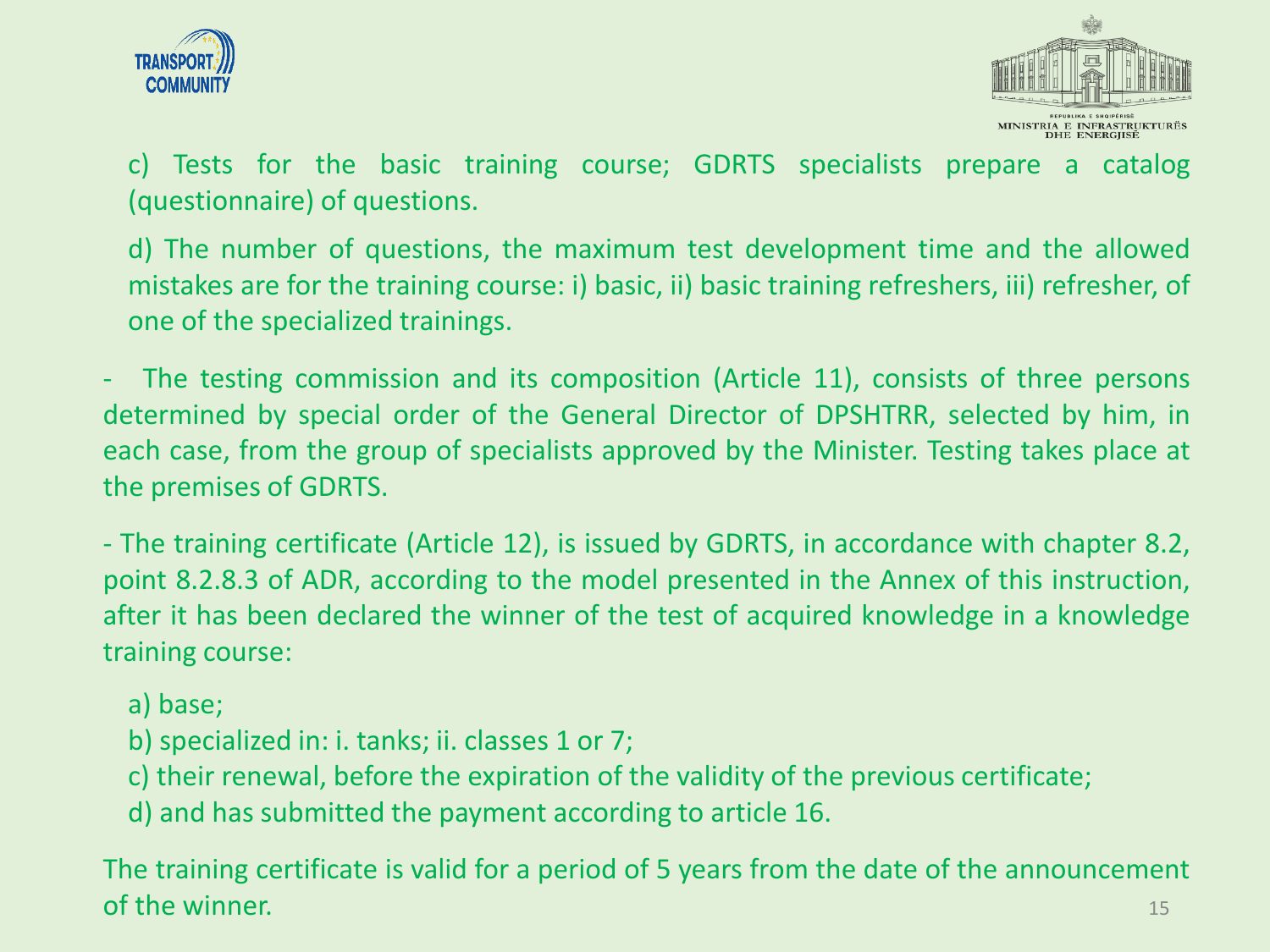



- Expansion/addition for further classes and specialization - new training certificate will have the same end of validity date as the training certificate that the holder holds valid.

- Refreshing the knowledge and issuing the training certificate
- 1. GDRTS extends the period of validity of a valid driver training certificate for a period of 5 years, by issuing a new driver training certificate, when the person holding the driver training certificate precedes the date of completion of the validity of the existing driver training certificate and has:
	- a) completed the training course for updating knowledge
	- b) successfully passed the test/tests
	- c) submit the payment according to article 16.
- 2. The new training certificate, according to point 1 of this article is issued:
	- a) for a further period of 5 years, starting from the date of termination of the validity of the existing certificate when the candidate performs the test up to 12 months before the expiration of the validity period;
	- b) for a further period of 5 years, starting from the date of announcement of the winner in the knowledge test in case the test was obtained before 12 months from the date of expiration of the validity period;
	- c) for the same classes that the previous certificate had.
- 3. The training certificate after the expiration of the validity period, can not be renewed.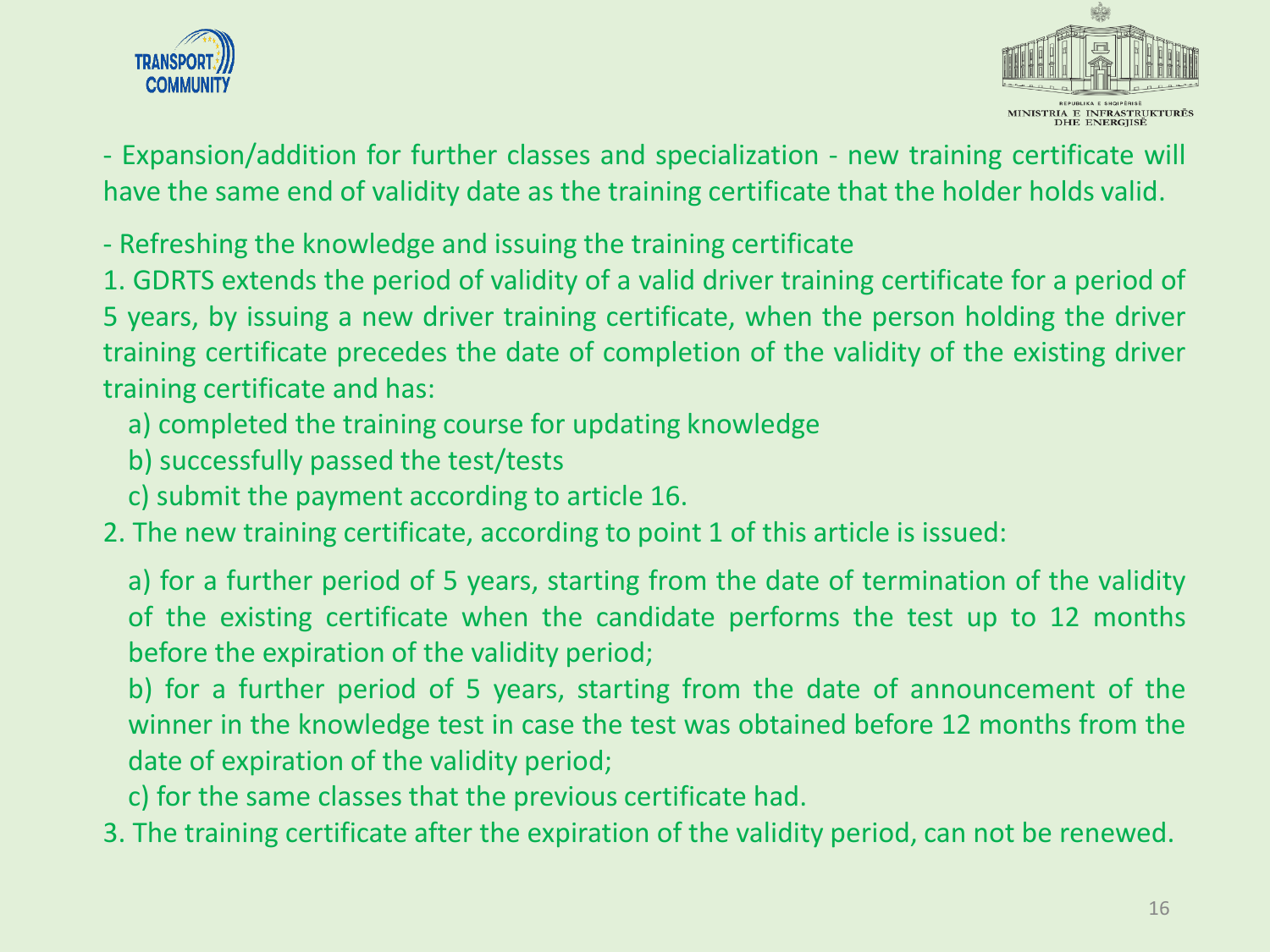



- Replacement of the training certificate - In the event that an original certificate is lost, stolen or damaged, becoming unreadable, the GDRTS may issue a replacement training certificate (duplicate) if its holder has submitted the request and the reasons for its replacement and after making the payment according to article 16.

The original training certificate, lost, stolen or damaged, loses its validity upon issuance of the duplicate.

Fees, Article 16, for the registration of candidates, for training and equipping with the registration certificate, for the basic and specialized course of knowledge, as well as for the course of updating knowledge is 500 ALL. The fee for obtaining a training certificate for the first time is 3600 ALL.

- Transitional provisions

1. The training courses that have functioned before the entry into force of this instruction will continue to be in force until the date when the approval of the new curriculum for the training courses enters into force.

2. Training certificates that have been issued until the date of entry into force of this instruction are valid until the date of their completion.

3. Drivers of vehicles equipped with a training certificate, which has expired before the entry into force of this instruction, can attend training courses, refreshing (basic + specialized) 1 year after the entry into force of this instruction.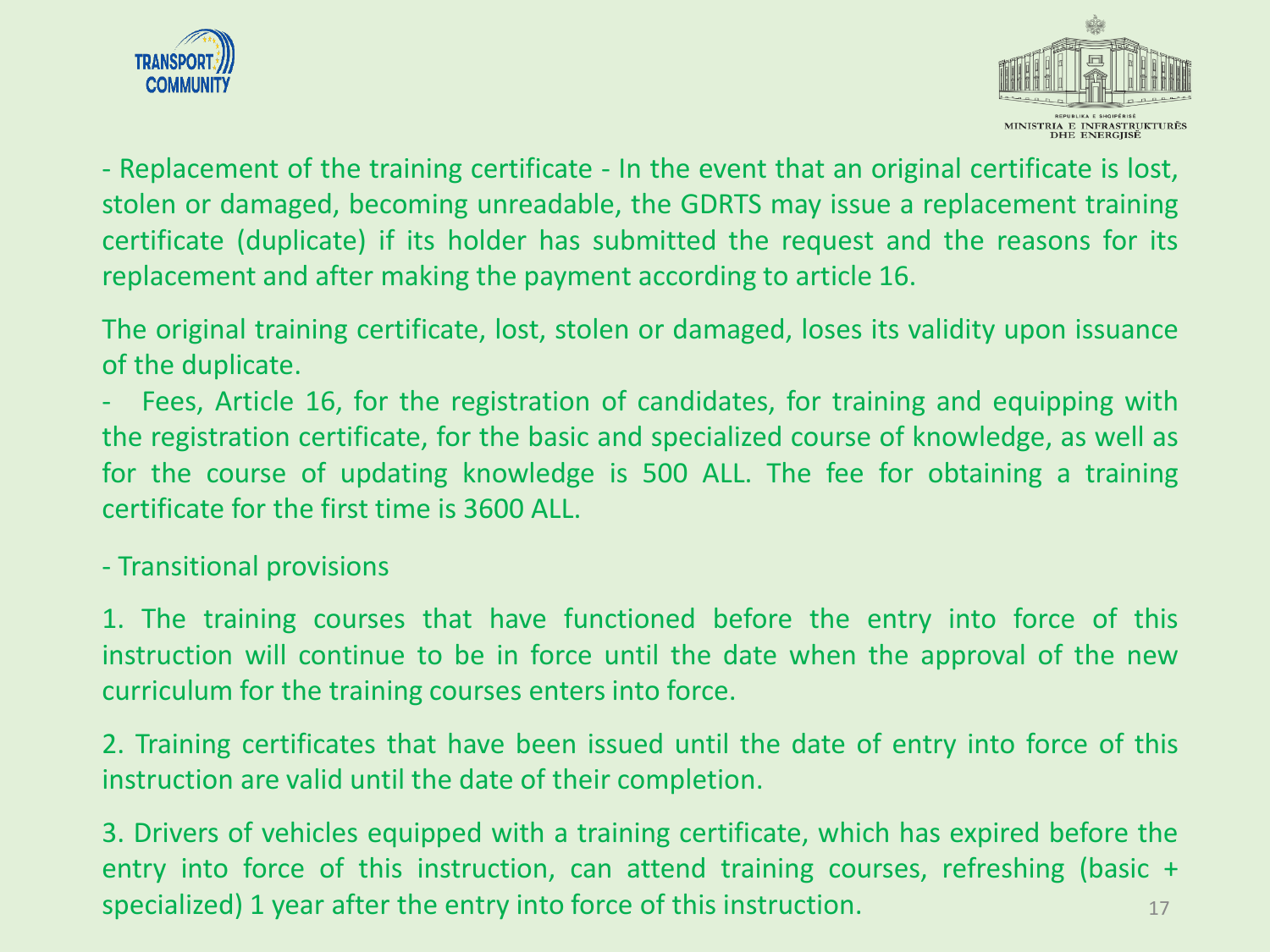



MINISTRIA E INFRASTRUKTURËS **DHE ENERGJISË**